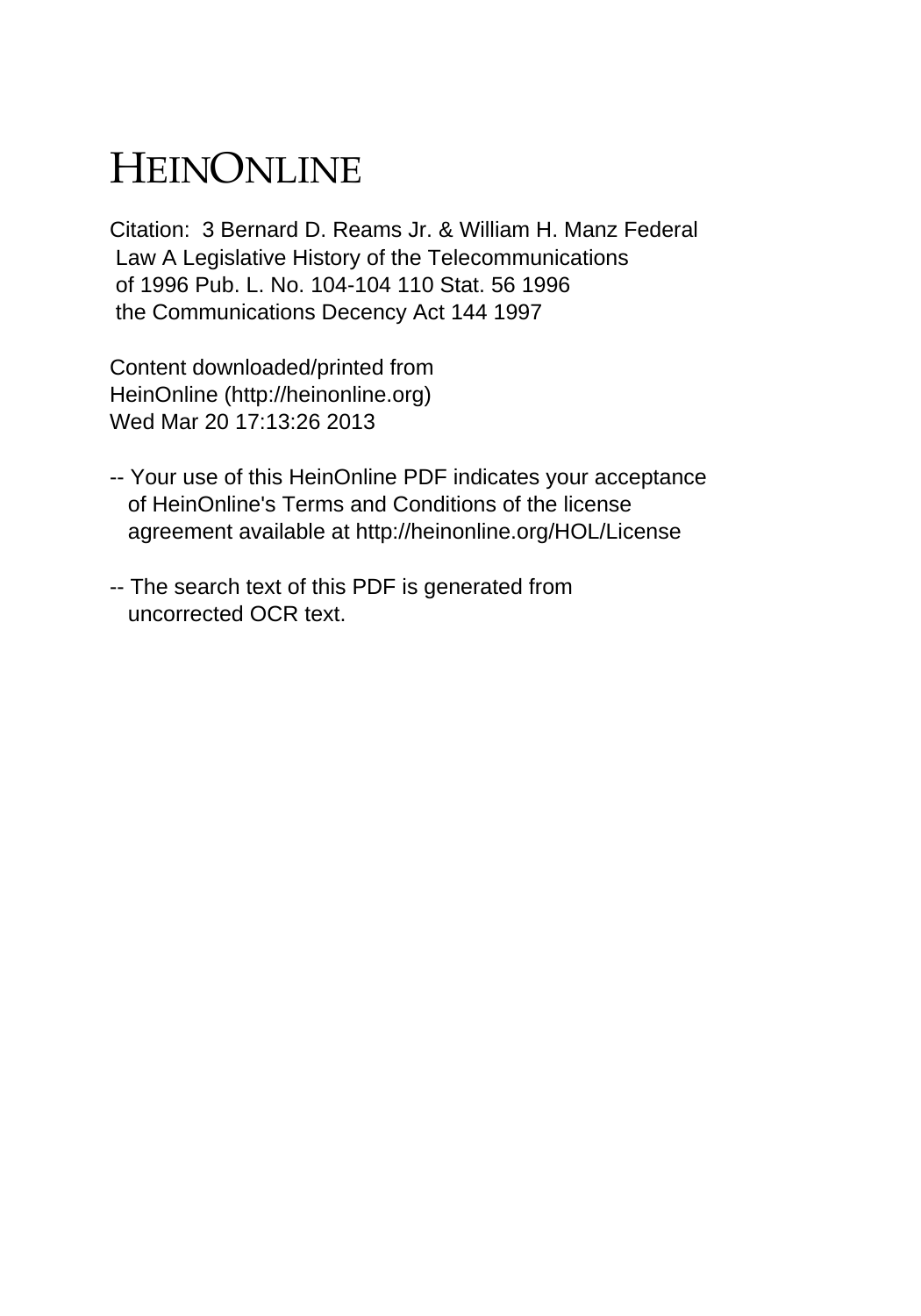## *Feb.* **I** */ Adininistratio of WillioniJ. Cliton.* <sup>1996</sup>

programs, which will prevent problems from occurring. **I** have receisid tie support **I** needed from the United States Congress and from the American people to move in Haiti. to move in Bosnia, to be active in the Middle East and in Northern Ireland, to lio what **bad** to be done, even in crises times, in other **places.**

But the problem is that even in this time of balancing the budget, this is such a small part of our budget. President Clhirac is absolutely right in eniphasizing this to all the **de**veloped countries in the world.

#### *Whitewater*

*Q.* Mr. President, just a short time ago, Susan MacDougal's attorney told me that he has filed a request today to have you subpoenaed to testify. And that would be to substantiate Susan MacDougal's claims regarding David Hale and the loan. What do you think of this request, and would you want to testify on this nmatter if it comes to a subpoena?

**President Clinton.** I can't comment on it, because I don't know what the facts are. I'm sorry.

You want not ask one **more** question? *Q.* He has issued it, though.

#### Bosnia

*Q.* This is a question to both **Presidents.** It was said that the military American presence in Bosnia would be limited to one year. And you certainly talked about this. So what would be advisable? What should one do at the end of one year?

President Clinton. Well, first of all, before I said that to the American people, there was a peace agreement in Dayton with a miilitary annex that set forth precisely what the mission would be. And if I might compliment the Presidents of Bosnia, Croatia, **and** Serbia, they actually involved NATO's military leaders in developing this annex. And they said, here is what we want the military mission to be, not the economic development mission, not the civilian police mission, not the political mission-the military mission. We want you to separate the forces. We want you to maintain free movement within the country. We want you to help, insofar as you can, to facilitate that movement, and to give the parties time to let peace take hold.

And the judgment of the military commanders was that this particular mission, the military mission, should go on for no more than a year, that after a year people should **be** able to worry about the other things, the political, the economic, the civilian law enforcement, police-type work that had to be done. And so I believe the world community will have to find mechanisms to do that.

But **at** the end of the-we said about a year, the military mission, as defined in the Dayton talks and ratified in the Paris peace signing, can be completed. That's what our miilitary people said. So all I did was to reflect the unilitary opinion of our generals **and** NATO's generals.

*O*. Thank you Mr. President.

President Clinton. Thank you very much.

NOTE: The President's 114th news conference began at 5:12 **pin., in** Roon **450** of the Old Executive Office Building. President Chirac and the French journalists spoke in French, and their remarks were translated by an interpreter. In his remarks, he referred to President Hafiz al-Asad of Syria, President Shimon Peres of Israel, President Alija Izetbegovic of Bosnia-Herzegovina, President Franjo Tudjman of Croatia, and President Slobodan NIilosevic of Serbia.

# **Statement on Passage of the Telecommunications Reform Act of 1995**

# *Februanj* 1, 1996

**1** wish to congratulate the Congress for passing the Telecommunications Reform Act of 1995. As I stated in my State of the Union Address, America needs this legislation and this kind of bipartisanship to build our economy for the 21st century, to bring educational technology into every classroom, and to help families exercise control over how the media influences their children.

For the past 3 years, my administration has promoted the enactment of a telecommunications reform bill to stimulate investment, promote competition, provide open access for all citizens to the information superhighway, strengthen and improve universal service, and provide families with technologies to help them control what kind of programs come into their homes over tele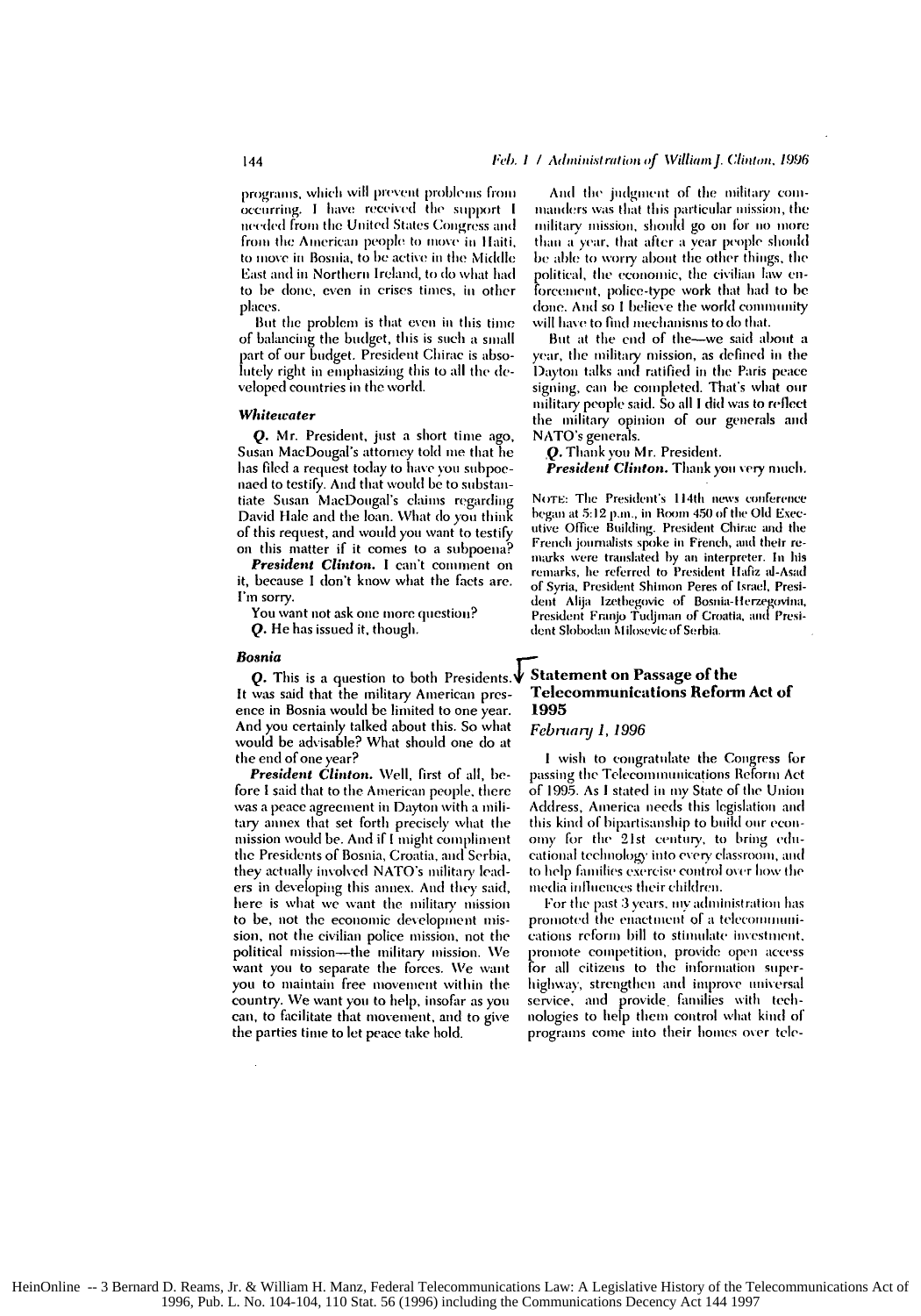vision. As a result of this action today, consumers will receive the benefits of lower prices, better quality and greater choices in their telephone and cable services, and they will continue to benefit from a diversity of voices and viewpoints in radio, television, and the print media.

I want to thank the bipartisan leadership of the conference that produced this landmark legislation-Senators Pressler and hIo<sup>l</sup> ings and Representatives Bliley, Dingell, Fields, and Markey. I also want to thank all those in my administration from the Justice Department, the Commerce Department, and the Education Department for their hard work on this bill over the past 3 years. And I want to give a special thanks to Vice President Gore who began talking about the information superhighway nearly 20 years ago, and who **I** know is very proud to see this legislation enacted today.

With this legislation today we are building the information superhighway that will lead all Americans into a more prosperous future. $\uparrow$ 

# **Proclamation 6864-American Heart Month, 1996**

*February 1, 1996*

# *Bt* the President *of the* United States 0/America

### **A** *Proclamation*

There are few among us whose lives have not been touched **by** the devastating effects of heart disease. Cardiovascular disease, which includes heart disease and stroke, takes one million of our citizens each year, and heart disease remains the single leading cause of death in this country. Millions of Americans suffer from high blood pressure, and millions more hate high levels of blood cholesterol. Studies also show sharp increases In the number of people who are overweight and physically inactive.

It is, however, encouraging that public health efforts are raising awareness of the risk factors for cardiovascular disease. Though some-family history and age-are inescapable, the risks posed by high blood pressure and high cholesterol, lack of exercise, smoking, diabetes. and obesity can be greatly reduced through modifications to personal be-

havior. Advances in research have helped us to gain a better understanding of heart disease, provided new diagnostic methods, and helped develop treatments that save lives and vastly improve the outlook for stricken patients.

We can be proud that the Federal Government has contributed to the fight against heart disease by supporting the efforts of the National Heart, Lung, and Blood Institute, part of the National Institutes of Health, and y promoting new dietary and health guidelines. The American Heart Association, through research, education programs, and the work of its vital network of volunteers, has also played a crucial role.

As we observe American Heart Month, let us build on our achievements by learning more about the causes of heart disease and by making the changes we can to improve our cardiovascular health. Recognizing that even small adjustments to diet and exercise habits can yield significant benefits, we can help those who already suffer from heart disease and encourage those who are taking their first steps toward better, healthier lives.

In recognition of the need for all Americans to become involved in the work to stop heart disease, the Congress, by Joint Resolution approved December **30,** 1963 **(77** Stat. 843; 36 U.S.C. 169b), has requested that the President issue an annual proclamation designating February as "American Heart Month.

Now, **Therefore, I, William J. Clinton,** President of the United States of America, do hereby proclaim February 1996, as American Heart Month. **I** call upon the Governors of the several States, the Commonwealth of Puerto Rico, officials of other areas subject to the jurisdiction of the United States, and the American people to join me in reaffirming our commitment to combating cardiovascular disease, including heart disease and stroke.

In Witness Whereof, **I** have hereunto set my hand this first day of February, in the year of our Lord nineteen hundred and ninety-six, and of the Independence of the United States of America the two hundred and twentieth.

### **William J. Clinton**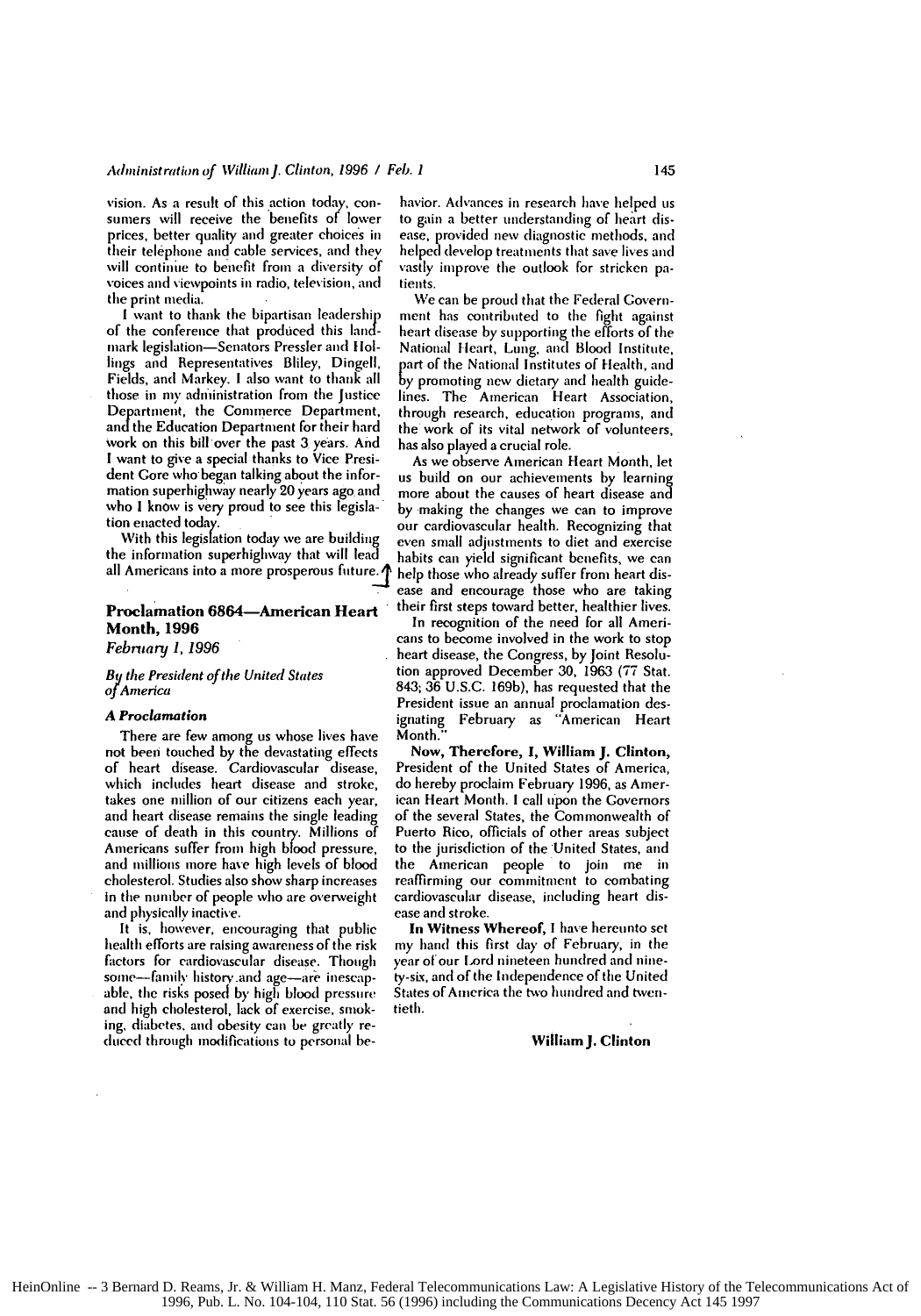HeinOnline -- 3 Bernard D. Reams, Jr. & William H. Manz, Federal Telecommunications Law: A Legislative History of the Telecommunications Act of 1996, Pub. L. No. 104-104, 110 Stat. 56 (1996) including the Communications Decency Act [ccxli] 1997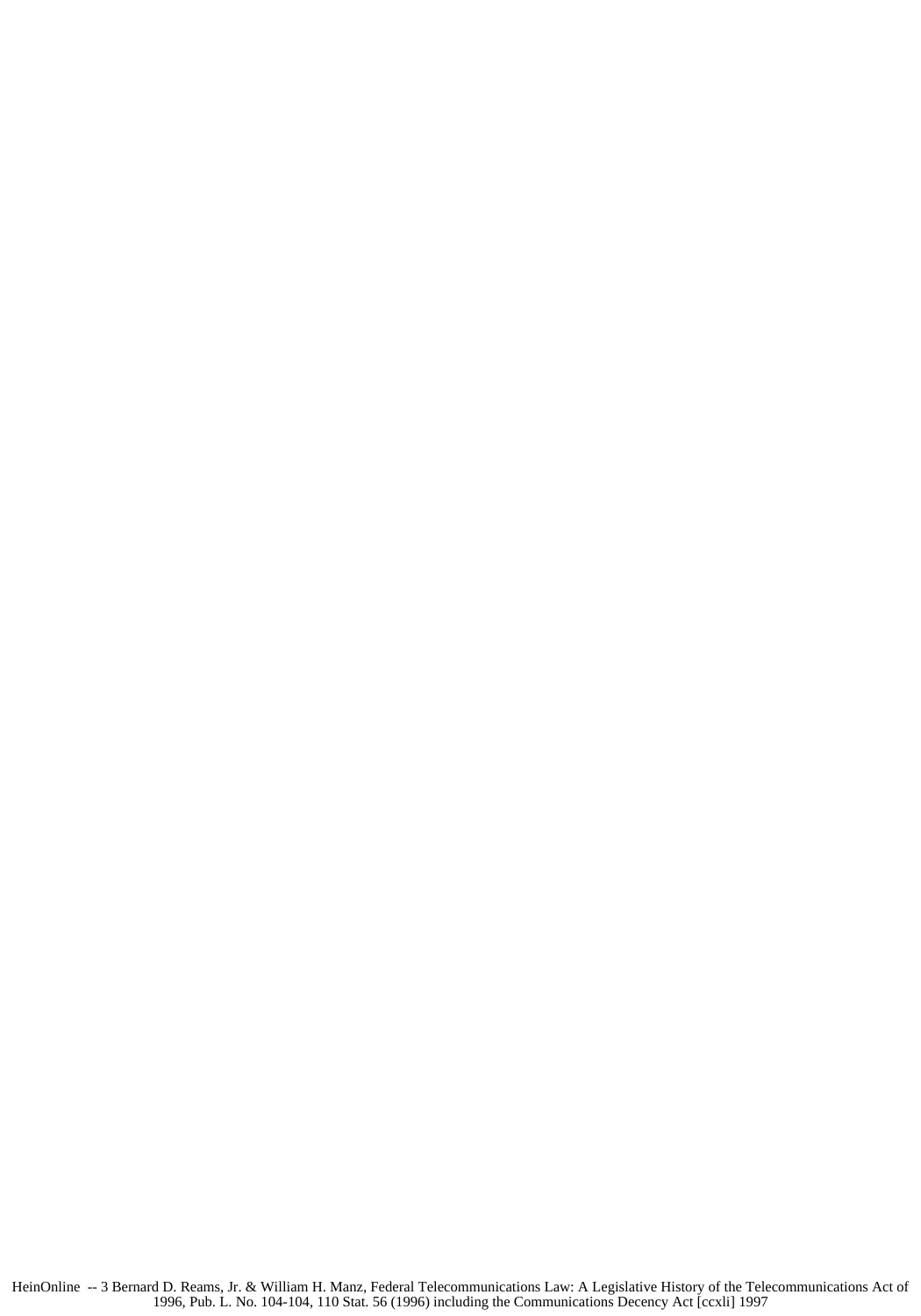Document No. 94

 $\bar{ }$